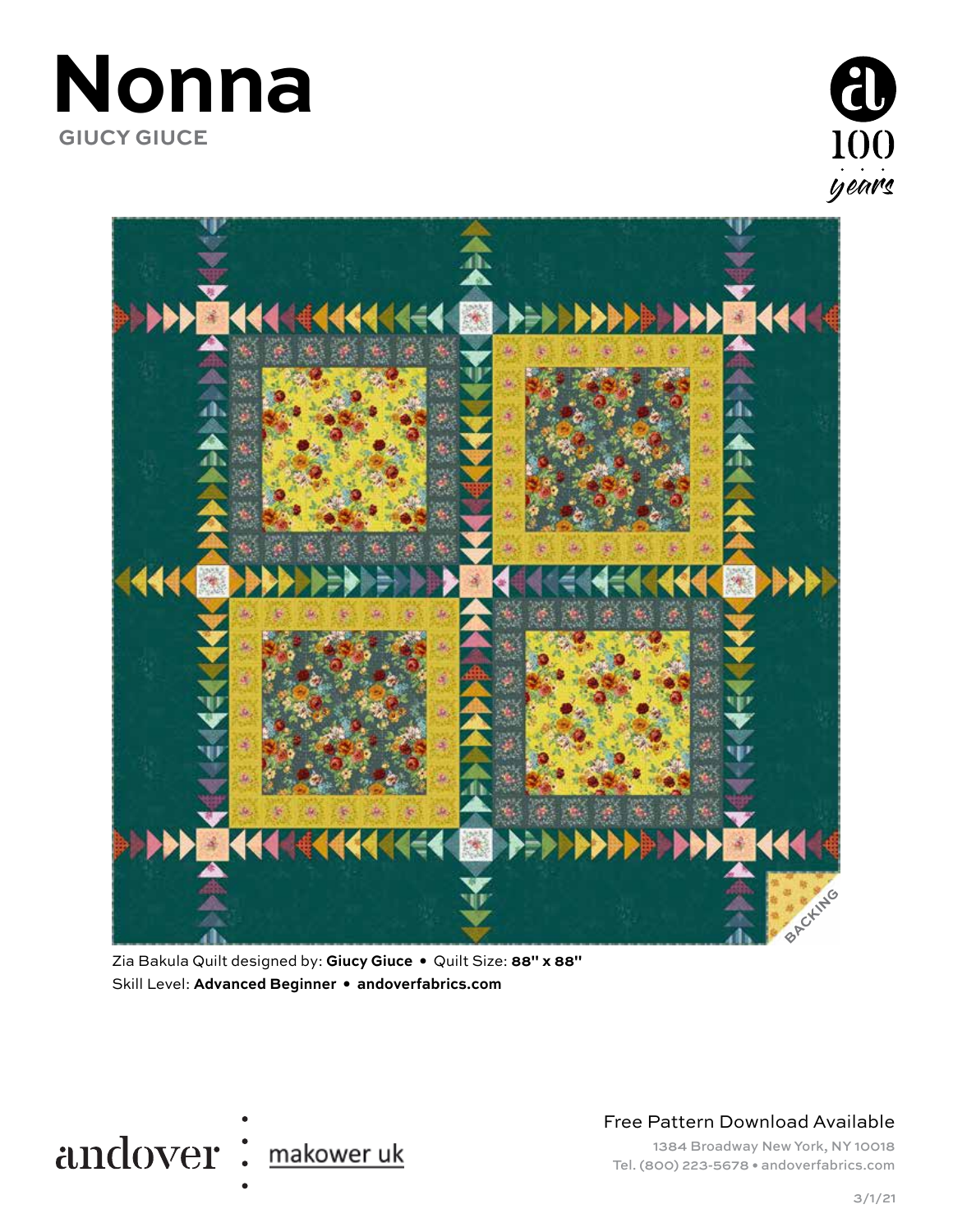# **Zia Bakula Quilt**

Introducing Andover Fabrics new collection: **NONNA** by Giucy Giuce Quilt designed by Giucy Giuce

Quilt finishes 88" x 88" 4 Blocks: 28" x 28"

*Gorgeous floral prints are the focus of this pieced quilt, large enough to be a topper for a king-size bed. Colorful Flying Geese units (F. G.) surround the formal "gardens."* 

## **Cutting Directions**

**Note:** Read assembly directions before cutting patches. All measurements are cut sizes and include **4**" seam allowances. A fat **8** is a 9" x 20"-22" cut of fabric. A fat **4** is an 18" x 20"-22" cut. WOF designates the width of fabric from selvedge to selvedge (approximately 42" wide).

| <b>Fabric A</b>       | Fussy-cut (2) squares $20\frac{1}{2}$ x $20\frac{1}{2}$ ",<br>centering the motifs                                                                                            |  |  |  |  |
|-----------------------|-------------------------------------------------------------------------------------------------------------------------------------------------------------------------------|--|--|--|--|
| <b>Fabric B</b>       | Fussy-cut (2) squares $20\frac{1}{2}$ x $20\frac{1}{2}$ ",<br>centering the motifs                                                                                            |  |  |  |  |
| <b>Fabric C</b>       | Fussy-cut (4) strips $4\frac{1}{2}$ x $28\frac{1}{2}$<br>Fussy-cut (4) strips $4\frac{1}{2}$ " x $20\frac{1}{2}$ "<br>Cut (14) rectangles $2\frac{1}{2}$ " x $4\frac{1}{2}$ " |  |  |  |  |
| <b>Fabric D</b>       | Fussy-cut (4) strips $4\frac{1}{2}$ " x $28\frac{1}{2}$ "<br>Fussy-cut (4) strips $4\frac{1}{2}$ " x $20\frac{1}{2}$ "                                                        |  |  |  |  |
| <b>Fabric E</b>       | Cut (8) rectangles $10\frac{1}{2}$ " x $28\frac{1}{2}$ "<br>Cut (4) squares $10\frac{1}{2}$ x $10\frac{1}{2}$ "<br>Cut (456) squares $2\frac{1}{2}$ x $2\frac{1}{2}$ "        |  |  |  |  |
| <b>Fabric F</b>       | Cut (4) squares $4\frac{1}{2}$ x $4\frac{1}{2}$                                                                                                                               |  |  |  |  |
| <b>Fabric G</b>       | Cut (5) squares $4\frac{1}{2}$ x $4\frac{1}{2}$<br>Cut (10) rectangles $2\frac{1}{2}$ x $4\frac{1}{2}$ "                                                                      |  |  |  |  |
| <b>Fabric H</b>       | Cut (16) rectangles $2\frac{1}{2}$ " x $4\frac{1}{2}$ "                                                                                                                       |  |  |  |  |
| $7$ Fat $\frac{1}{4}$ | From each:<br>Cut (14) rectangles $2\frac{1}{2}$ " x $4\frac{1}{2}$ "                                                                                                         |  |  |  |  |
| $9$ Fat $\frac{1}{8}$ | From each:<br>Cut (10) rectangles $2\frac{1}{2}$ " x $4\frac{1}{2}$ "                                                                                                         |  |  |  |  |
| <b>Binding</b>        | Cut (10) strips $2\frac{1}{2}$ " x WOF                                                                                                                                        |  |  |  |  |
| <b>Backing</b>        | Cut $(3)$ panels $32''$ x $95''$ , pieced to fit<br>quilt top with overlap on all sides                                                                                       |  |  |  |  |



## **Fabric Requirements**

|                       | Yardage |                   | Fabric               |                        |         |  |
|-----------------------|---------|-------------------|----------------------|------------------------|---------|--|
| <b>Fabric A</b>       | blocks  |                   | $\frac{5}{8}$ yard   |                        | 9872 B  |  |
| <b>Fabric B</b>       | blocks  |                   | $\frac{5}{8}$ yard   |                        | 9872Y   |  |
| <b>Fabric C</b>       | blocks  |                   | $1\frac{1}{2}$ yards |                        | 9873Y   |  |
| <b>Fabric D</b>       | blocks  |                   | $1\frac{1}{2}$ yards |                        | 9873 B  |  |
| <b>Fabric E</b>       | border  |                   | $4\frac{1}{2}$ yards |                        | 9248 T4 |  |
| <b>Fabric F</b>       | setting |                   |                      | fat $\frac{1}{8}$ yard | 9873C   |  |
| *Fabric G             | setting |                   | $\frac{3}{8}$ yard   |                        | 98730   |  |
| <b>Fabric H</b>       | F.G.    |                   |                      | fat $\frac{1}{4}$ yard | 9879 G  |  |
| $7$ Fat $\frac{1}{4}$ | F.G.    |                   |                      | fat 1/4 yard each      |         |  |
| 9874 G                | 9874 O  |                   |                      | *9874 Y 9875 G         | 9876 Y  |  |
| 9877 G                | 9878T   |                   |                      |                        |         |  |
| 9 Fat $\frac{1}{8}$   | F.G.    | fat 1/8 yard each |                      |                        |         |  |
| 9874 E                | 9875 B  | 9875 E            |                      | 9876 O                 | 9876 P  |  |
| 9877 B                | 9878 P  | 9878R             |                      | 9879 E                 |         |  |
| <b>Binding</b>        |         |                   |                      | $\frac{3}{4}$ yard     | 9877 C  |  |
| *Backing              |         |                   |                      | 8 yards                | 9874 Y  |  |
|                       |         |                   |                      |                        |         |  |

## **Making the Quilt**

- **1.** Referring to the Quilt Diagram, sew shorter Fabric C strips to sides of the A squares. Sew longer Fabric C strips to the top and bottom. Likewise, sew Fabric D strips to the Fabric B squares. The blocks should measure 28**2**" square. Set aside.
- **2.** If you wish your quilt to look like the one shown, it is important to pay attention to the colors as you cut the 2**2**" x 4**2**" rectangles. Some colors are used in 10 Flying Geese (F.G.) units, some in 14, and one in 16 units. The pieced Flying Geese units used in the sashes are made with this simple, error-free method. Draw a diagonal line on the wrong side of each Fabric E  $2\frac{1}{2}$ " square. Place a marked square on one end of a 2**2**" x 4**2**" rectangle, right sides together. Sew on the marked line; trim away and discard excess fabric (Diagram 1). Press open. Repeat this process on the opposite end of the rectangle (Diagram 2) to make a Flying Geese unit. Be sure that it measures 2**2**" x 4**2**". Make 228 total.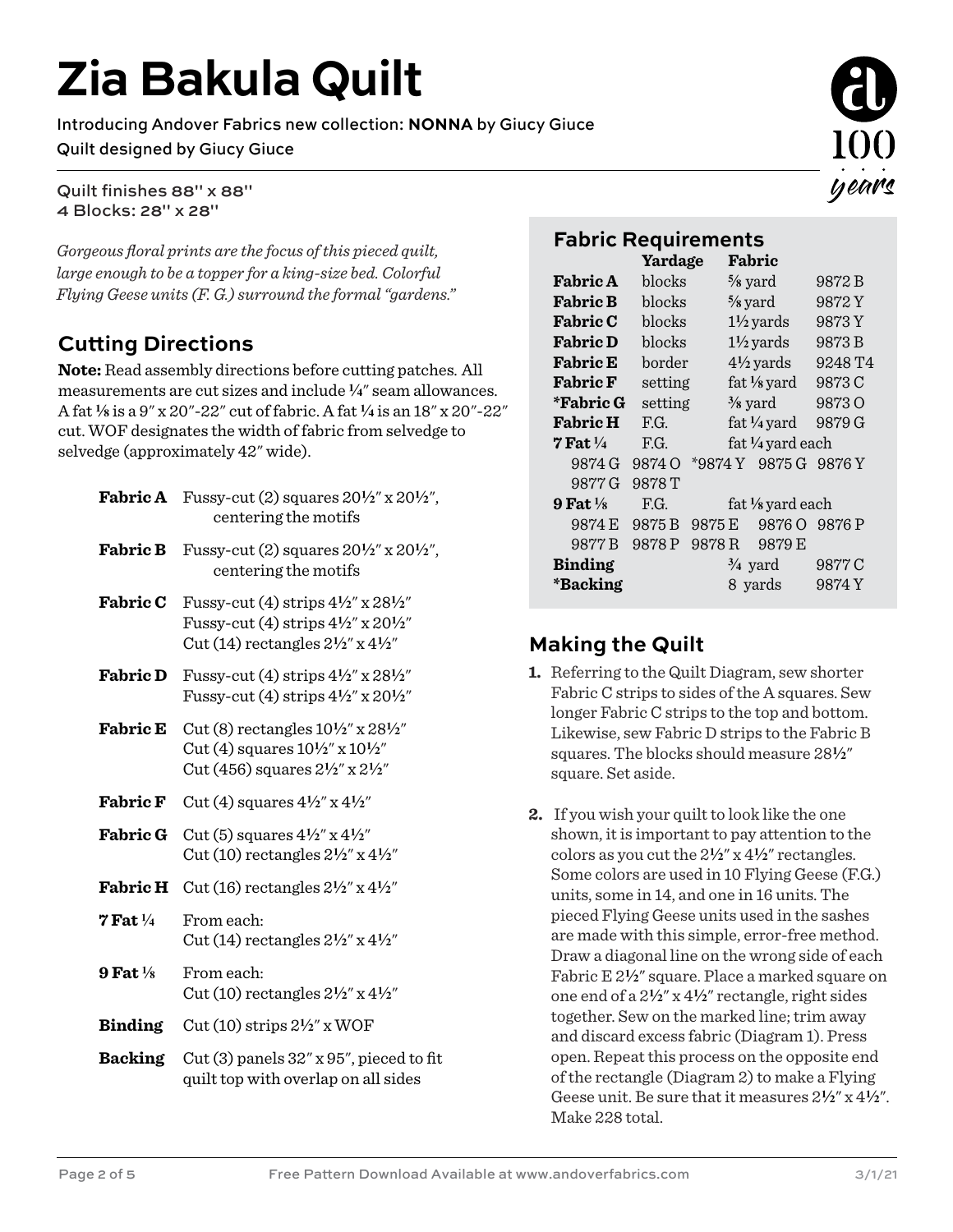- **3.** Referring to the Flying Geese figures, join 14 appropriate Flying Geese units to make 6 F.G. 1 sashes and 6 F.G. 2 sashes. Join 5 appropriate Flying Geese to make 4 each of F.G. 3 and F.G. 4, and 2 each of F.G. 5 and F.G. 6. Press seam allowances in each sash toward the "noses" of the Flying Geese.
- **4.** Refer to the Quilt Diagram for the remaining directions. On a large flat surface, lay out the parts in 7 rows as shown, paying careful attention to the orientation of the Flying Geese sashes. Take note of how the Flying Geese sashes surround the F and G 4**2**" squares. Once you are satisfied with the arrangement, join the parts into rows. Press seam allowances away from the Flying Geese. Join the rows.

#### **Finishing the Quilt**

**5.** Layer the quilt with batting and backing and baste. Quilt in the ditch around sashes, block patches, and Flying Geese. Quilt around the printed motifs in the blocks. Quilt Fabric E patches as you wish. Bind to finish the quilt.

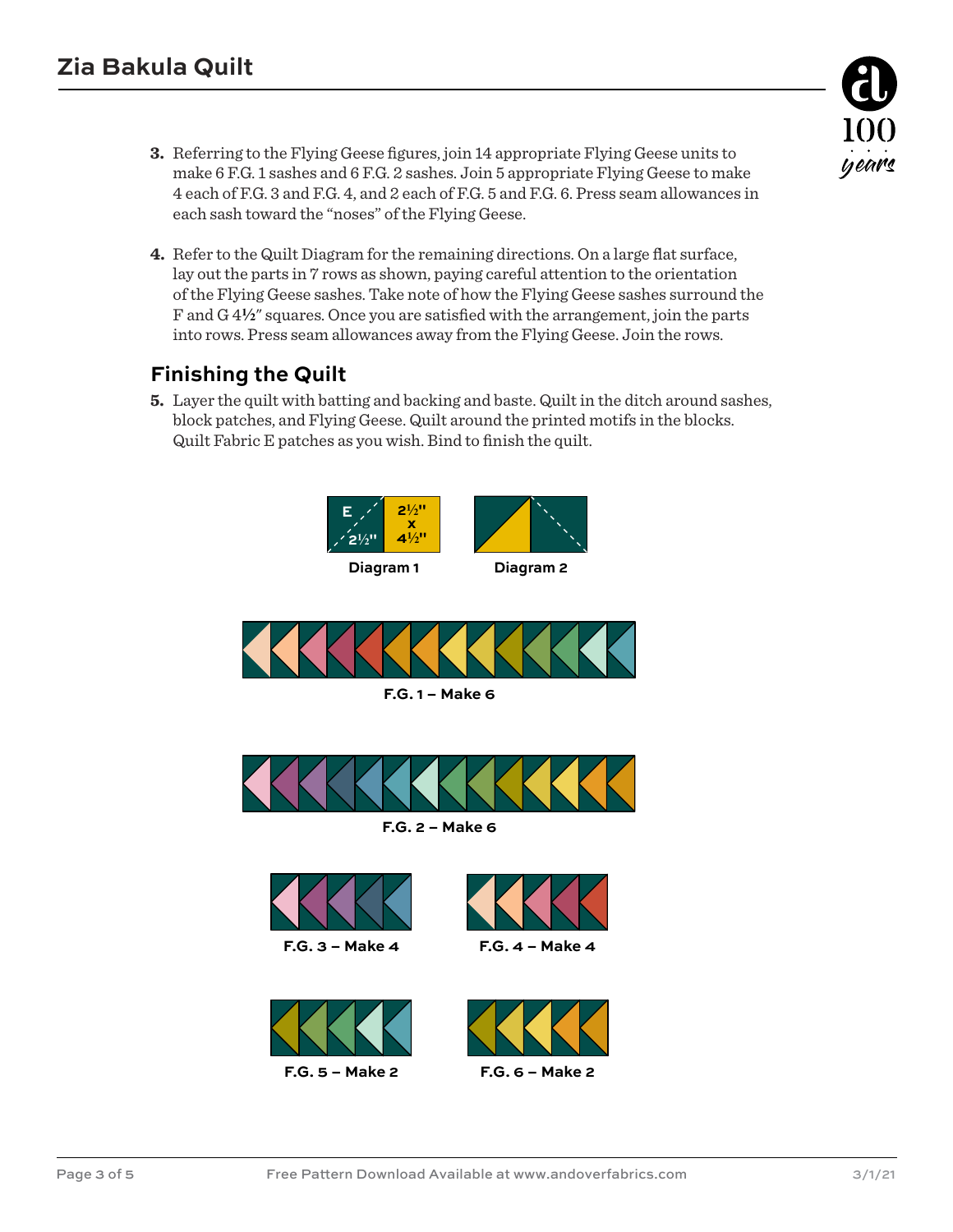



**Quilt Diagram**